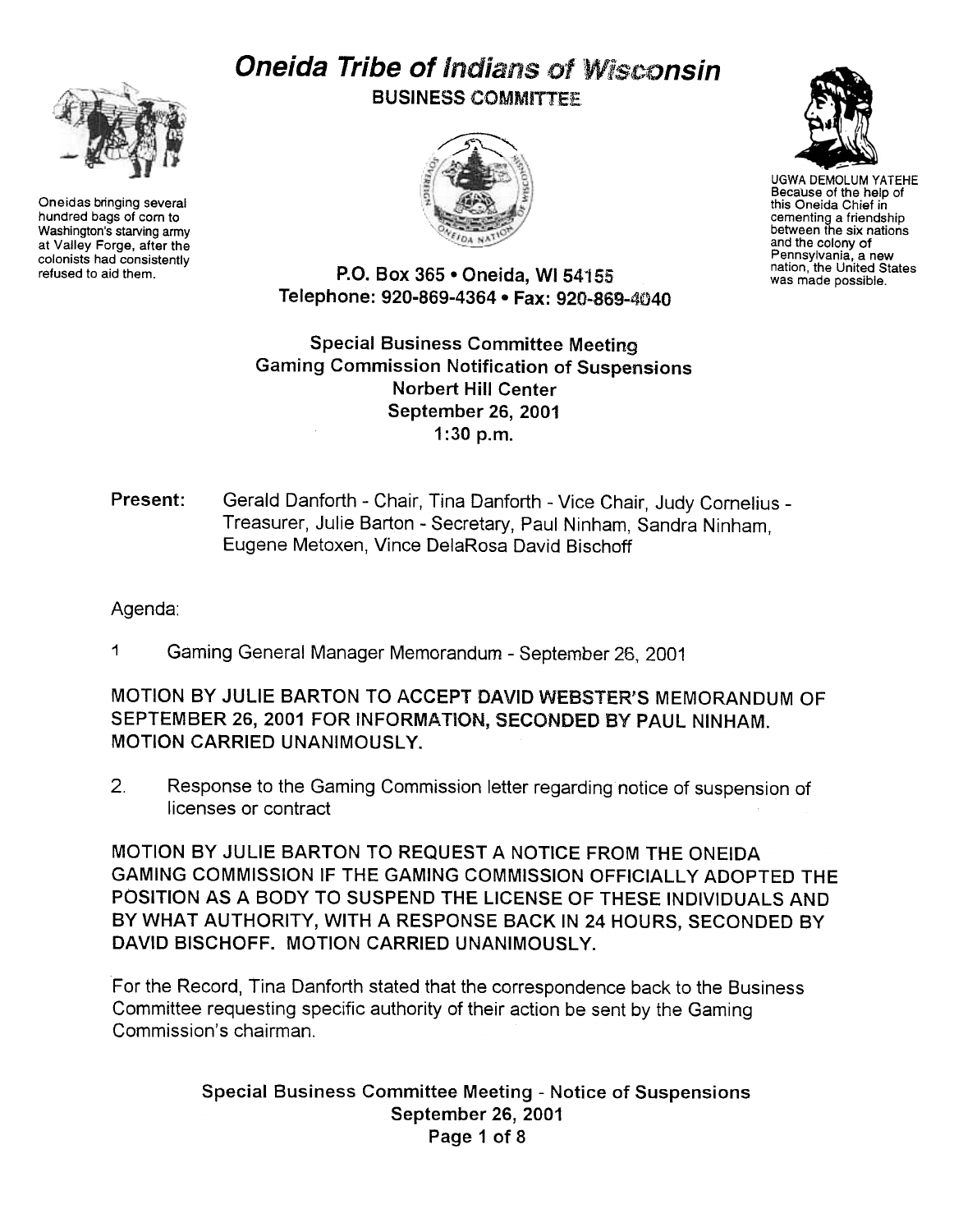$3<sup>1</sup>$ Request a meeting with the Gaming Commission

MOTION BY PAUL NINHAM TO DIRECT THE CHAIR "TO REQUEST A MEETING WITH THE GAMING COMMISSION FOR THURSDAY, SEPTEMBER 27, 2001, 4:30 P.M., SECONDED BY JULIE BARTON. MOTION CARRIED UNANIMOUSLY.

4 Alternatives

MOTION BY TINA DANFORTH TO DIRECT THE LAW OFFICE TO PROVIDE THE BUSINESS COMMITTEE WITH A DRAFT BY SEPTEMBER 27, 2001, 12:00 P.M. WITH ALTERNATIVES TO SEEK AN INTERVENTION OR RESCINDING OF DELEGATED AUTHORITY OR OTHER FEASIBLE OPTIONS, SECONDED BY JUDY CORNELIUS. MOTION CARRIED UNANIMOUSLY.

MOTION BY JULIE BARTON TO DIRECT THE CHAIR TO SEND A LETTER TO PAT BERO AND DAVID WEBSTER, UPDATING THEM ON THE CURRENT SITUATION, SECONDED BY DAVID BISCHOFF. MOTION CARRIED UNANIMOUSLY.

6 Approval to forward letters to State Regulatory Bodies and NIGC

5. Letter to Pat Bero and David Webste<br>
MOTION BY JULIE BARTON TO DIRECT<br>
BERO AND DAVID WEBSTER, UPDATING<br>
SECONDED BY DAVID BISCHOFF. MOTI<br>
6. Approval to forward letters to State R<br>
MOTION BY DAVID BISCHOFF TO APPRK<br>
TH MOTION BY DAVID BISCHOFF TO APPROVE THE CHAIR SENDING LETTERS TO THE STATE REGULATORY BODIES AND NIGC INFORMING THEM OF THE CURRENT MATTER, SECONDED BY PAUL NINHAM. MOTION CARRIED UNANIMOUSLY.

MOTION BY DAVID BISCHOFF TO RECESS UNTIL THE CHAIR RECONVENE'S THE SPECIAL MEETING, SECONDED BY JULIE BARTON. MOTION CARRIED UNANIMOUSL Y.

Reconvened at 3:55 p.m. - No roll call taken

MOTION BY JULIE BARTON TO ADD THE APPEAL REQUEST TO THE SPECIAL MEETING AGENDA, SECONDED BY DAVID BISCHOFF. MOTION CARRIED UNANIMOUSLY.

> Special Business Committee Meeting - Notice of Suspensions September 26, 2001 Page 2 of 8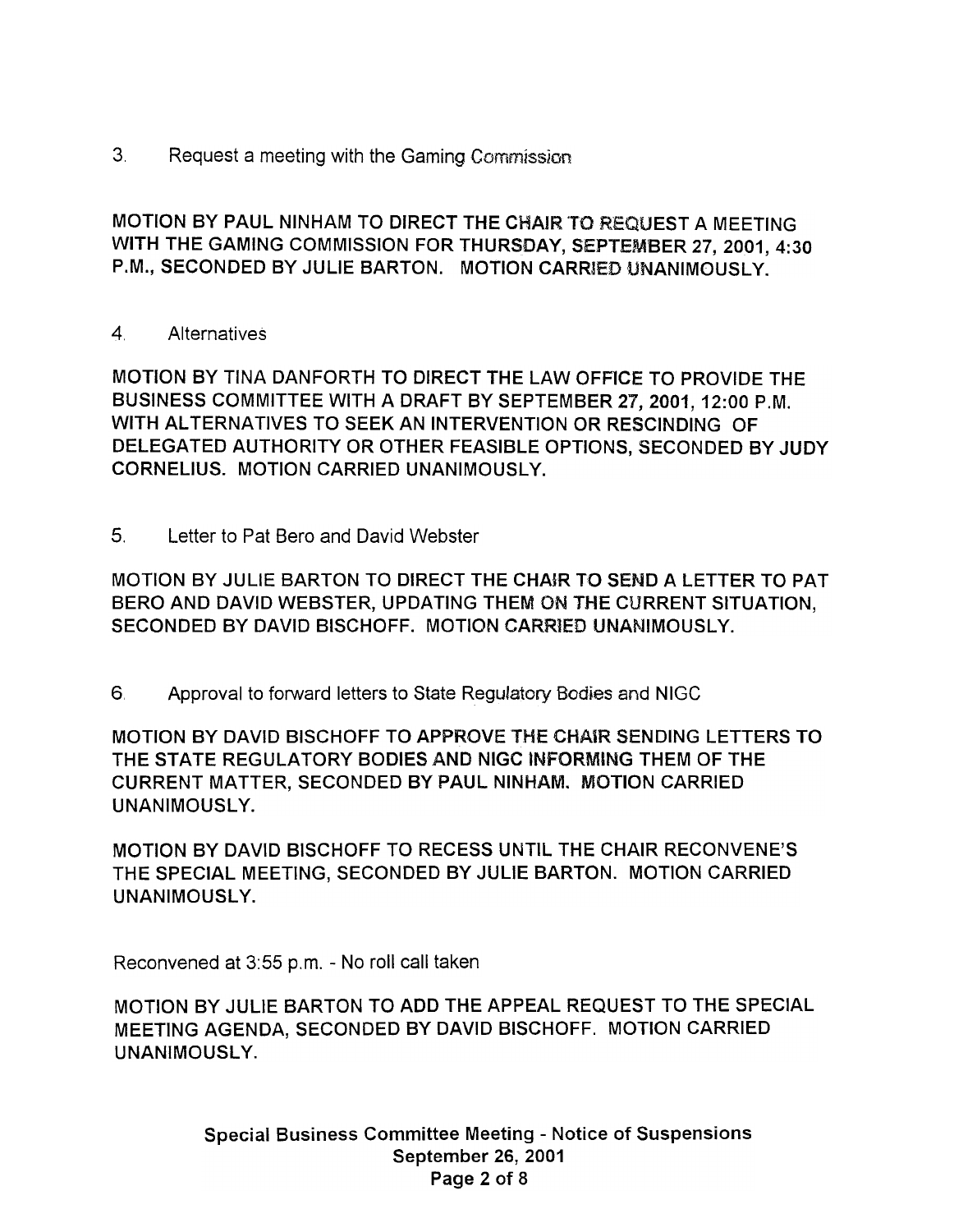#### 7. Filing Appeal Request

#### MOTION BY JULIE BARTON TO FILE AN INITIAL REQUEST FOR APPEAL, SECONDED BY PAUL NINHAM. MOTION CARRIED UNANIMOUSLY.

Recessed at 4:05 p.m.

## MOTION BY DAVID BISCHOFF TO RECESS UNTiL RECONVENED BY THE CHAIR, SECONDED BY JUDY CORNELIUS. MOTION CARRIED UNAMIMOUSLY.

Reconvened by the Chair on September 27, 2001

Present: Gerald Danforth, Julie Barton, David Bischoff, Sandra Ninham, Eugene Metoxen, Vince DelaRosa and Paul Ninham

For the record, Tina Danforth was excused due to a conflict of interest and not notified when action was being taken.

8. Legal Counsel for the Oneida Gaming Commission

# MOTION BY SANDRA NINHAM TO APPROVE THE ATTORNEY CONTRACT FOR HENRY BUFFALO, SECONDED BY EUGENE METOXEN. MOTION CARRIED UNANIMOUSLY.

9. Appointing Eric McLester as interim as Interim Gaming General Manager

# MOTION BY PAUL NINHAM TO APPOINT ERIC MCLESTER AS THE GAMING GENERAL MANAGER ON A TEMPORARY BASIS, SECONDED BY JULIE BARTON. EUGENE METOXEN ABSTAINED. MOTION CARRIED.

Public Relations Statement

MOTION BY EUGENE METOXEN TO APPROVE THE CHAIR, TREASURER AND BOBBIE WEBSTER TO PREPARE A PUBLIC RELATION STATEMENT, SECONDED BY SANDRA NINHAM. MOTION CARRIED UNANIMOUSLY.

Procedural Exception

MOTION BY JULIE BARTON TO GRANT A PROCEDURAL EXCEPTION FOR ADMINISTRATIVE LEAVE WITH PAY FOR THE EFFECTED EMPLOYEES PENDING

> Special Business Committee Meeting -Notice of Suspensions September 26, 2001 Page 3 of 8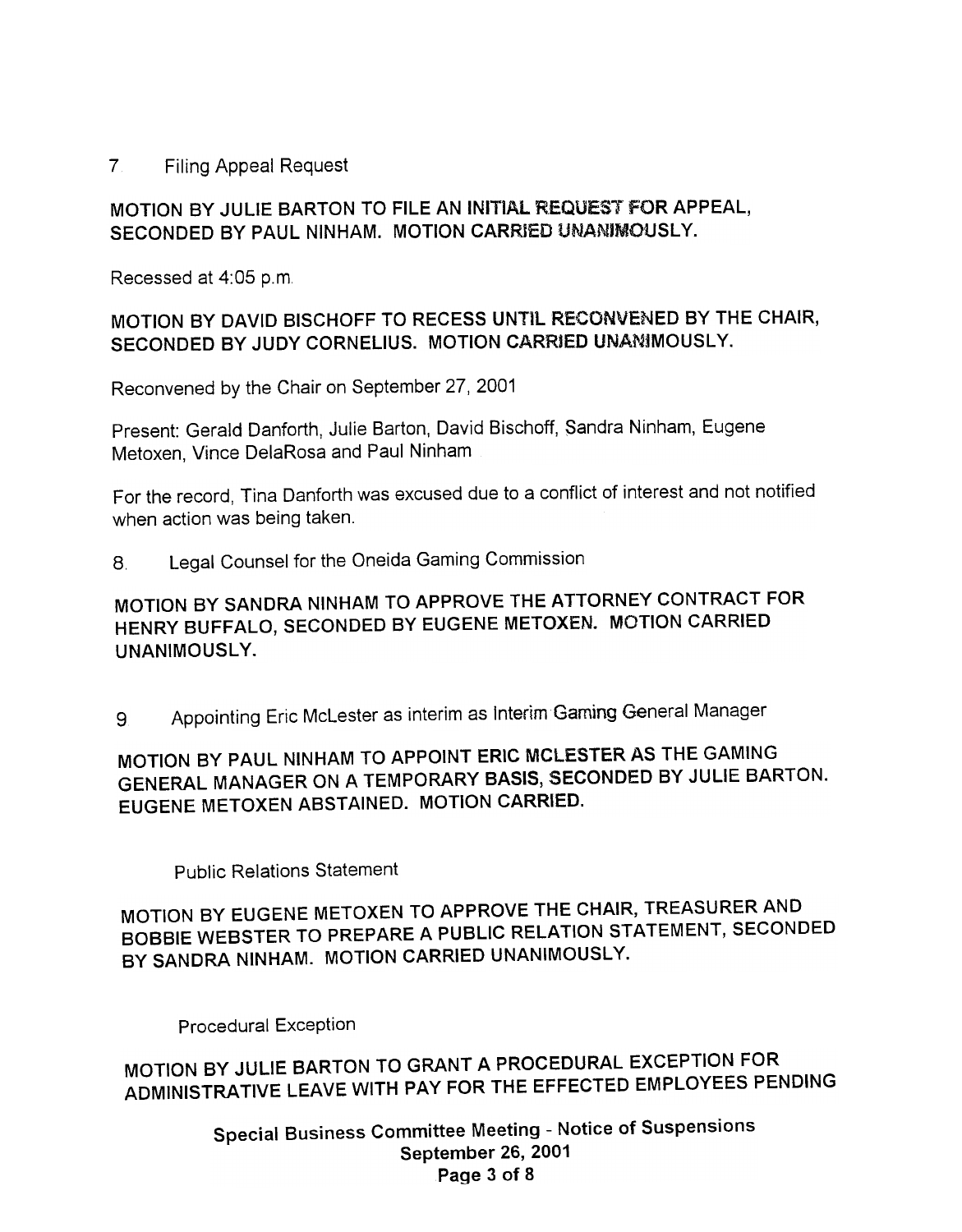THE APPEALS COMMISSION DECISION AND\OR MEETING 8ETWEEN THE ONEIDA BUSINESS COMMITTEE AND THE ONEIDA GAMING COMMISSION THAT RESOLVES THIS PROBLEM, SECONDED BY PAUL NINHAM. VINCE DELAROSA, SANDRA NINHAM OPPOSED. DAVID BISCHOFf ABSTAINED., MOTION CARRIED.

12. Vice Chair's September 27, 2001 memorandum stating three issues of concern

MOTION BY DAVID BISCHOFF TO ACCEPT THE MEMORANDUM AS INFORMATION AT THIS TIME, SECONDED BY JULIE BARTOM. MOTION CARRIED UNANIMOUSLY.

13 Gaming General Manager Memorandum of September 26,2001

MOTION BY JULIE BARTON TO ACCEPT THIS REQUEST FOR INTERVENTION AS INFORMATION AT THIS TIME, SECONDED BY PAUL NINHAM. MOTION CARRIED UNANIMOUSLY.

4. Interim Liaison to Gaming

MOTION BY JULIE BARTON TO ASSIGN PAUL NINHAM AS THE INTERIM LIAISON TO GAMING, SECONDED BY SANDRA NINHAM. PAUL NiNHAM, DAVID BISCHOFF ABSTAINED. MOTION CARRIED.

15. Point of Contact for Pat Bero

MOTION BY SANDRA NINHAM TO ASSIGN DAV1D BISCHOFF AS THE POINT OF CONTACT FOR CONSULTANT PAT BERO TO DRAFT ASAP, THE DETAILS OF THE IMMEDIATE STEPS THAT HAVE TO BE ACCOMPLISHED WITHIN THE NEXT TWO WEEKS, SECONDED BY JULIE BARTON. DAVID BISCHOFF ABSTAINED. MOTION CARRIED.

Recessed at 4:20 p.m.

MOTION BY JULIE BARTON TO RECESS UNTIL RECONVENED BY THE CHAIR, SECONDED BY DAVID BISCHOFF. MOTION CARRIED UNANIMOUSLY.

Reconvened on September 28, 2001

Present: Gerald Danforth, Eugene Metoxen, Paul Ninham, Julie Barton, David Bischoff,

Special Business Committee Meeting - Notice of Suspensions September 26, 2001 Page 4 of 8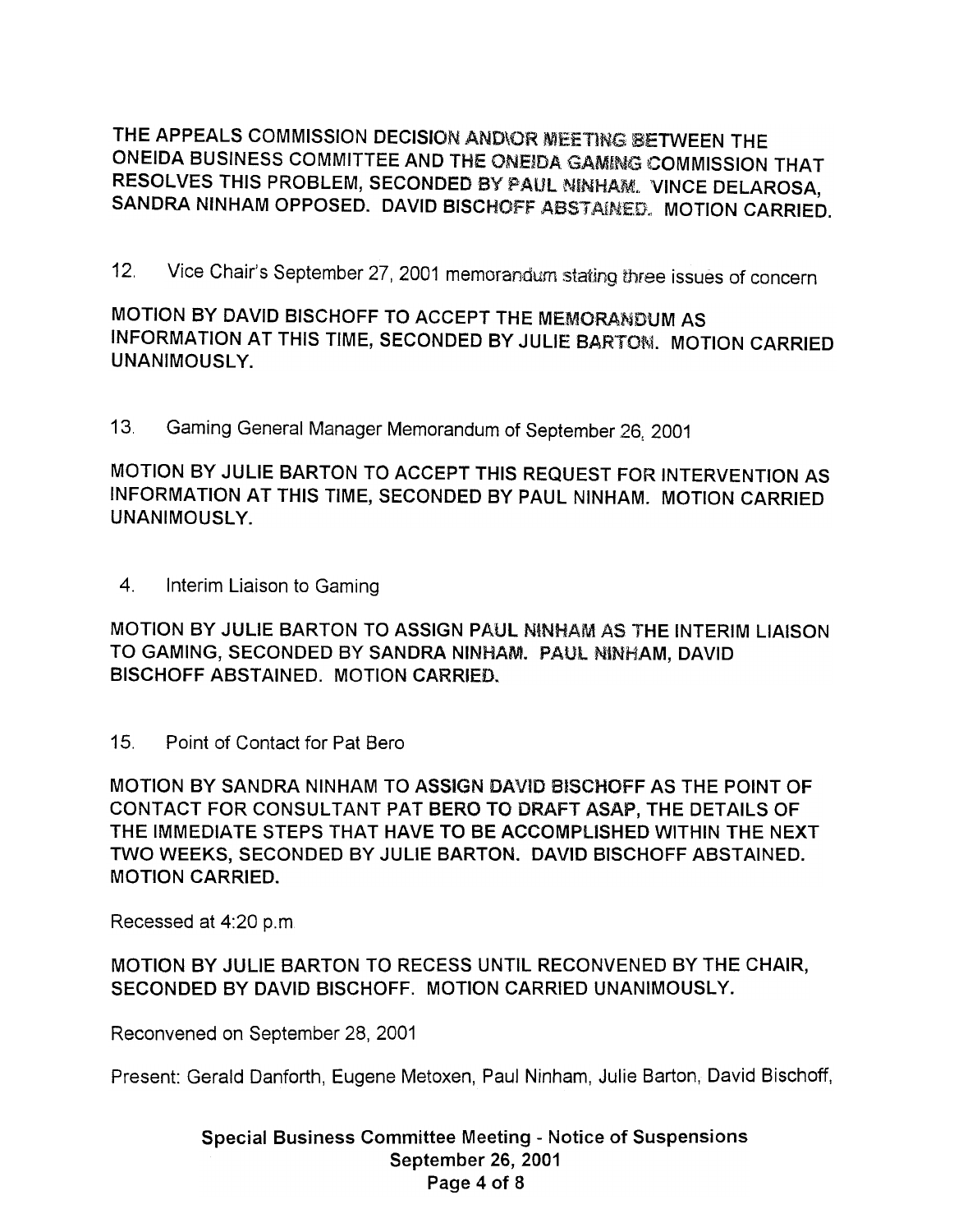Sandra Ninham, Vince DelaRosa, Excused - Tina Danforth - on approved travel

16 Gaming Commission Request for information -September 24, 2001

MOTION BY DAVID BISCHOFF TO GRANT THE GAMING COMMISSION ACCESS TO ITEMS 1,2,3, SECONDED BY PAUL NINHAM. MOTION CARRIED UNANIMOUSLY.

17 Copy of 33 Minute Video Tape of June 8th incident

MOTION BY PAUL NINHAM TO HAVE THE LAW OFFICE OBTAIN A REPORT FROM API AND GRANT ACCESS, SECONDED BY JULIE BARTON. MOTION CARRIED UNANIMOUSLY.

18. API investigator notes and interviews conducted by API

MOTION BY JULIE BARTON THAT IN LIGHT OF THE FACT THE BUSINESS COMMITTEE DOES NOT HAVE THE ITEMS REQUESTED IN ITEMS FIVE AND SIX, THE BUSINESS COMMITTEE CANNOT GRANT THAT ACCESS, SECONDED BY JUDY CORNELIUS. MOTION CARRIED UNANIMOUSLY

19 Unclear of general catch-all request

MOTION BY DAVID BISCHOFF TO INFORM THE GAMING COMMISSION THAT IT IS VAGUE AND UNCLEAR, CAN'T BE RESPONDED TO, SECONDED BY SANDRA NINHAM. MOTION CARRIED UNANIMOUSLY.

20 Review of the Appeals Commission decision

MOTION BY DAVID BISCHOFF TO ACCEPT THE DECISION, SECONDED BY SANDRA NINHAM. MOTION CARRIED UNANIMOUSLY.

21 Review of the Law office analysis of Business Committee Actions

MOTION BY SANDRA NINHAM TO RECOGNIZE THAT DAVID WEBSTER DOES NOT HAVE ACCESS TO THE ONEIDA GAMING FACILITIES, AND CONSEQUENTLY CANNOT PERFORM THE DUTIES AND RESPONSIBILITIES

> Special Business Committee Meeting - Notice of Suspensions September 26, 2001 Page 5 of 8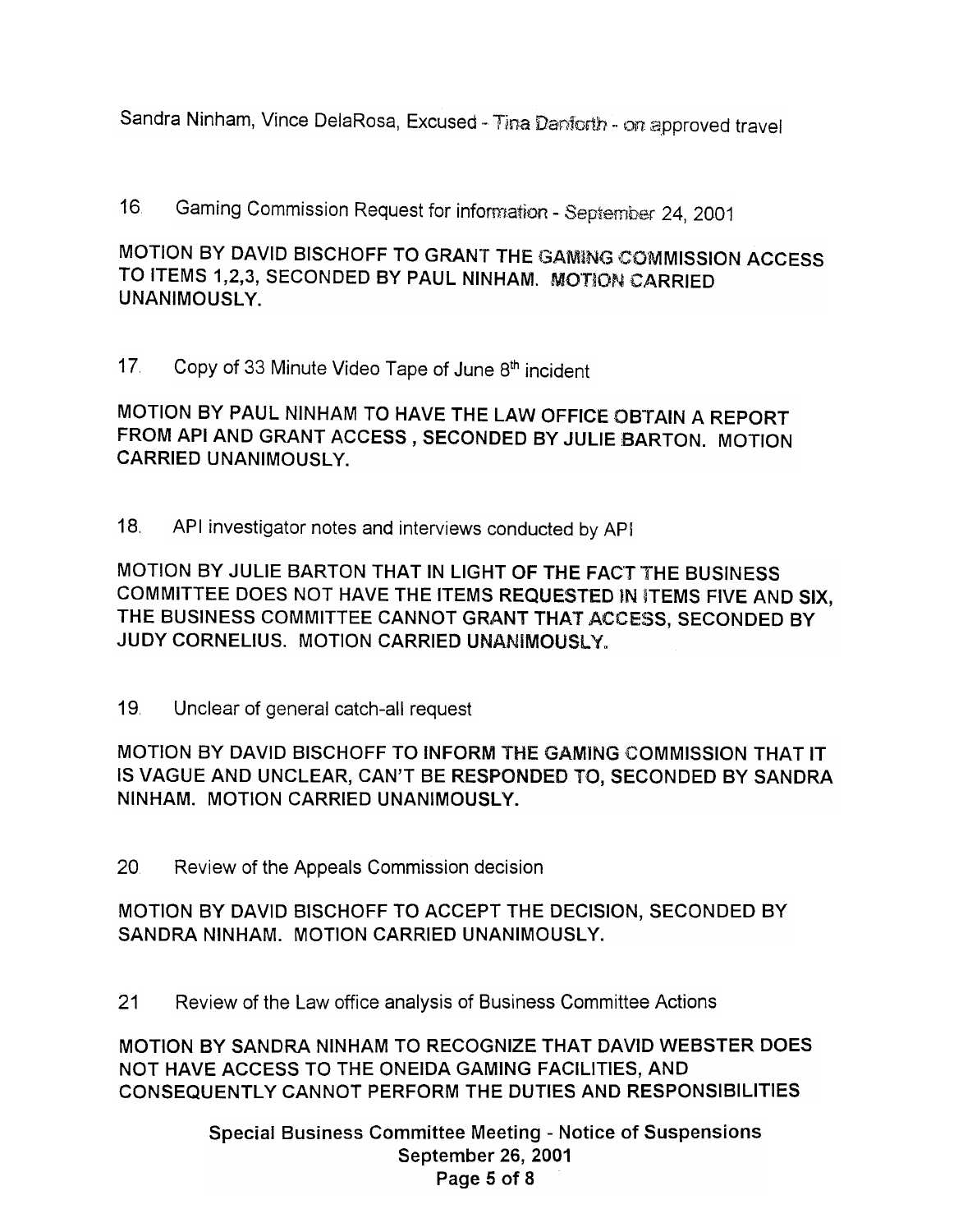# CONTAINED WITHIN HIS EMPLOYMENT AGREEMENT, THIS AGREEMENT, THEREFORE, IS AUTOMATICALLY TERMINATED UNDER SECTION 12-A., SECONDED BY EUGENE METOXEN. JUDY CORNELIUS, PAUL NINHAM OPPOSED. JULIE BARTON, DAVID BISCHOFF ABSTAINED. MOTION CARRIED.

For the Record, Judy Cornelius opposed due to the fact that the suspension of licenses was initiated by illegal actions of the Oneida Gaming Commission. Those actions violate several laws of the Oneida Nation and includes the due process which allows an employee to know specifically, what they are being charged with, prior to being suspended and or terminated.

For the Record, Paul Ninham concurred with the treasurer's statement.

For the Record, Julie Barton abstained because she was uncertain of the clarification of our laws that applied to due process in this case.

For the Record, David Bischoff abstained due to the unclear and vagueness of the interpretation of the law on both sides.

MOTION BY SANDRA NINHAM TO SUSPEND WITHOUT PAY, THE ASSISTANT GENERAL MANAGER OF OPERATIONS, DAVID WEBSTER, SECONDED BY EUGENE METOXEN. JUDY CORNELIUS, PAUL NINHAM OPPOSED. JULIE BARTON, DAVID BISCHOFF ABSTAINED.

For the Record, Judy Cornelius opposed again, due to the fact that the suspension of licenses was initiated by illegal actions of the Oneida Gaming Commission. Those actions violate several laws of the Oneida Nation and includes the due process which allows an employee to know specifically, what they are being charged with, prior to being suspended and or terminated.

For the Record, Paul Ninham again concurred with the treasurer.

22 Notice to interim Gaming General Manager, Eric McLester of rescinding September 27, 2001 action regarding procedural exceptions

MOTION BY DAVID BISCHOFF TO NOTIFY ERIC MCLESTER THAT NOTIFICATION HAS BEEN RECEIVED BY THE ONEIDA APPEALS COMMISSION THAT IT HAS ACCEPTED APPELLATE REVIEW OF THE DECISION TO DENY A TEMPORARY RESTRAINING ORDER AND PRELIMINARY INJUNCTION, THE BUSINESS COMMITTEE ACTION OF SEPTEMBER 27, 2001 HAS CONSEQUENTLY EXPIRED, SECONDED BY SANDRA NINHAM. JUDY CORNELIUS OPPOSED. MOTION CARRIED.

> Special Business Committee Meeting - Notice of Suspensions September 26, 2001 Page 6 of 8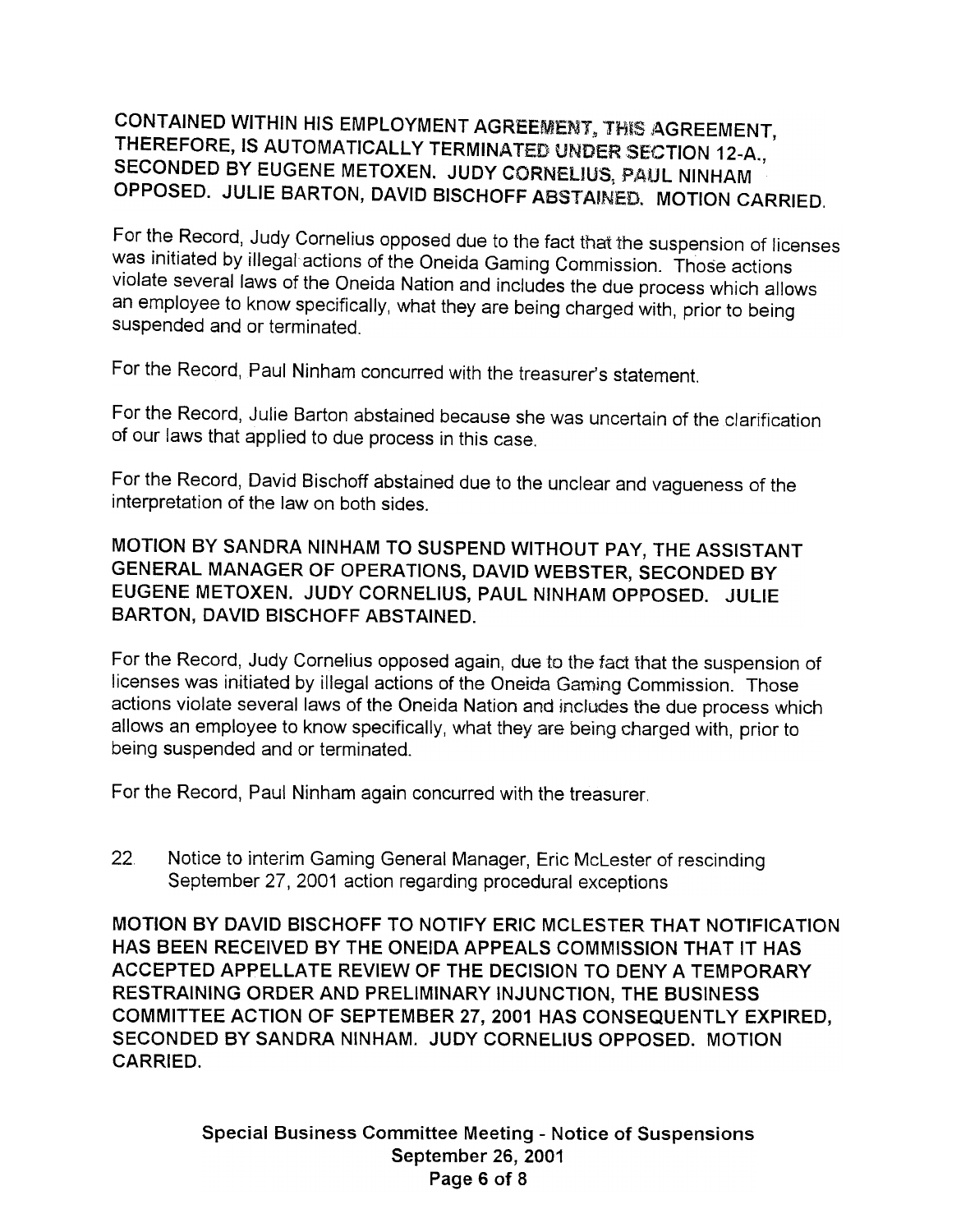For the Record, Judy Cornelius was opposed for the same reasons stated above.

23. Public Relation Position Paper

# MOTION BY JULIE BARTON TO APPROVE THE PUBLIC RELATIONS POSITION PAPER, SECONDED BY PAUL NINHAM. VINCE DELAROSA ABSTAINED. MOTION CARRIED.

Recessed at 5:00 p.m.

MOTION BY PAUL NINHAM TO RECESS UNTIL RECONVENED BY THE CHAIR ON MONDAY, OCTOBER 1,2001,9:30 A.M., SECONDED BY DAVID BISCHOFF. MOTION CARRIED UNANIMOUSLY.

Reconvened on October 1, 2001: No action taken at this time.

Present on October 1, 2001: Gerald Danforth, Julie Barton, David Bischoff, Tina Danforth, Judy Cornelius, Paul Ninham, Eugene Metoxen, Sandra Ninham, Vince DelaRosa - Excused - Tina Danforth - on approved travel

For the record, Tina Danforth wanted the minutes to reflect that she submitted a memorandum regarding Gaming Commission Issues that wasn't acted upon.

Reconvened on October 5, 2001

Present: Gerald Danforth, Julie Barton, David Bischoff, Paul Ninham, Eugene Metoxen

24 Procedural Exception Request from Interim Gaming General Manager

## MOTION BY PAUL NINHAM TO DENY THE PROCEDURAL EXCEPTION REQUEST FROM THE INTERIM GAMING GENERAL MANAGER DATED OCTOBER 4,2001, SECONDED BY DAVID BISCHOFF. MOTION CARRIED UNANIMOUSLY.

#### 25. Notice to NIGC

MOTION BY EUGENE METOXEN TO DIRECT PAUL NINHAM TO PROVIDE A COpy OF ATTORNEY CARLTON'S LEGAL OPINION TO THE INTERIM GAMING GENERAL MANAGER FOR INFORMATION ON BEHALF OF THE EFFECTED EMPLOYEES, SECONDED BY DAVID BISCHOFF. PAUL NINHAM ABSTAINED. MOTION CARRIED.

> Special Business Committee Meeting - Notice of Suspensions September 26, 2001 Page 7 of 8